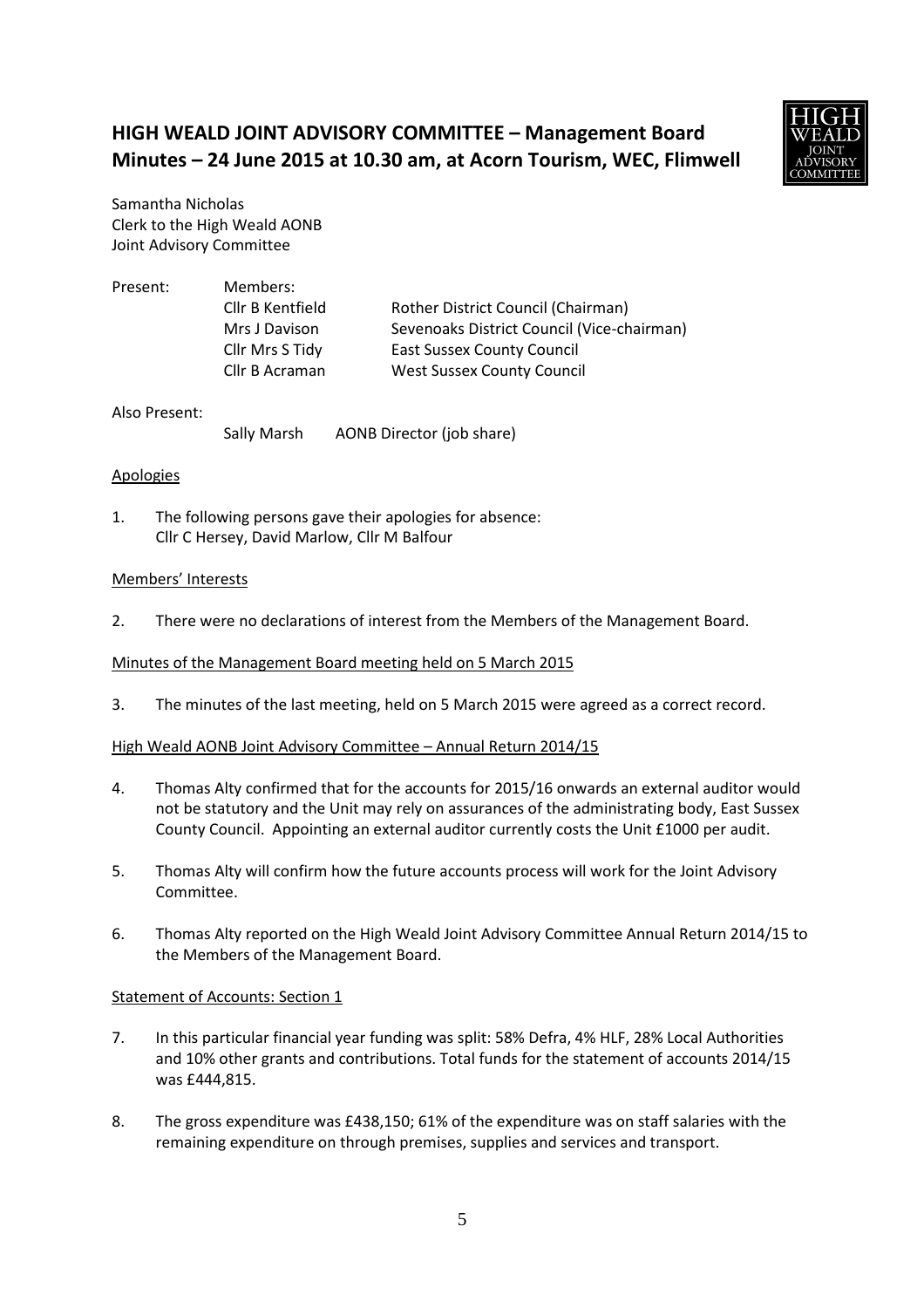- 9. Core activities show a net under spend of £6,664 compared to budget. This was due to: staffing costs being lower than the annual budget by £6,700; additional income as a result of core staff charging time to projects of £3,700, offset by non-staffing office running costs being approximately £3,700 over budget.
- 10. The final position for the year is a reserve of £104,382 at 31 March 2015, which includes the £6,664 surplus for 2014/15.
- 11. Thomas Alty confirmed that the balances & receipts have already been approved and signed off by the Treasurer.

# The Annual Governance Statement – section 2

- 12. Thomas Alty reported that there was a robust financial control system in place and that the external audit report for 14/15 was still to be undertaken.
- 13. Cllr Bill Acraman enquired how the Unit might use the surplus reserves that may be available. Sally Marsh confirmed that due to staffing changes there was reduced pressure to have such high reserves set aside.
- 14. The Management Board Members discussed how these reserves may be used and the general support was given for a forward strategy for maintaining reserves to cover redundancies and reviewing allocation of project funds and any remaining reserves to pump prime new approaches.
- 15. It was noted that the level of cash in the short term investments was significant and an explanation would be required. It was agreed that a footnote may be included to reflect that the short term investments allocated to projects.
- 16. **Action:** The Annual Return 2013/14 was agreed and signed by Chairman, Cllr B Kentfield.

# The Internal Audit

- 17. Thomas Alty reported that internal audit service had not identified any significant internal control issues in relation to the JAC. The key findings in the executive summary and audit opinion stated that the auditors were again able to give full assurance on the effectiveness of the internal controls at High Weald AONB.
- 18. The Chairman of the Management Board, on behalf of the Members of the Management Board, thanked Thomas Alty and Gerry Sherwin for their continued robust management of the finances and passed on their thanks to the East Sussex County Council finance team for their continued support.

# Future budget and staffing update

- 19. Sally Marsh took the Management Board through the changes to the Unit's staffing structure and the future recruitment plan to meet work-plan pressures.
- 20. The planning and policy role, since Andrew's departure, has been managed by Jason Lavender covering planning consultations and Sally Marsh managing key policy issues. In consultation with the OSG, the Unit will look to recruit a Protected Landscape Planning Advisor. This position will be for 18 months, full or part-time, dependent on candidate, aimed at postgraduate level with the view to appoint in September/October 2015.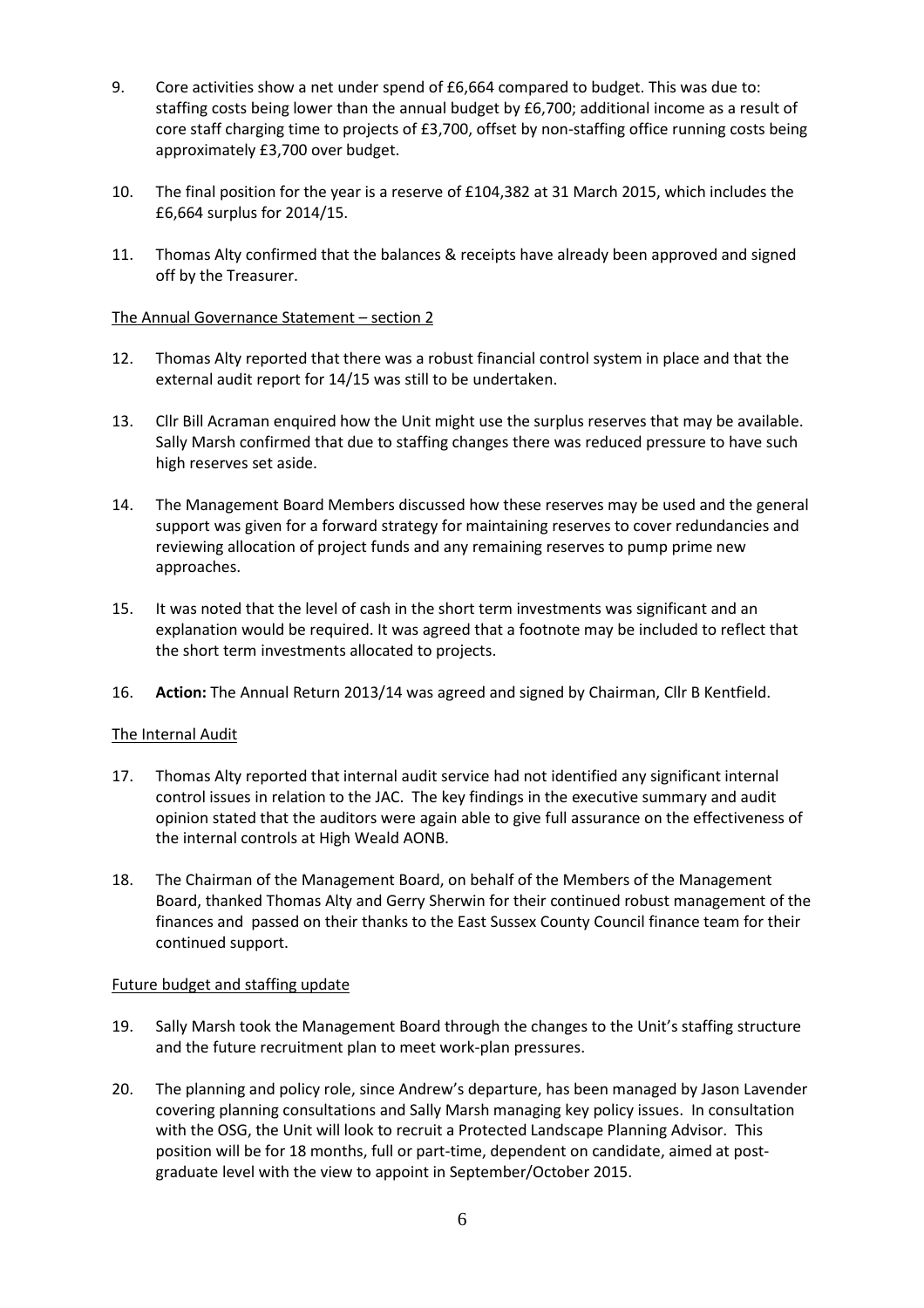- 21. After discussions with David Marlow, OSG Chair and David Scully, OSG Vice-Chair, the successful applicant will require the skills to facilitate the development of a future design panel; have advanced spatial analysis and GIS skills; and the required analytical skills to develop data which the local authorities can more easily digest. The Unit has approached the Bartlett School of Planning and Brighton University to help with the recruitment process.
- 22. Alongside this the Unit will develop guidance/advice notes which can be utilised for the planning consultations process. The OSG are in full support of this transition and have provided a list of priorities for the Unit to undertake. This should release the Directors to become more involved with the forward planning processes within the local authorities and significant planning applications.
- 23. The Members also had a discussion on low cost housing and how the Design Panel may be help with these issues and the development of spatial and settlement pattern analysis.
- 24. Sally Marsh thanked the OSG, especially David Marlow and David Scully, for being particularly supportive during this difficult transition period.
- 25. Kerry Baldwin, AONB administrator, who had been with the Unit for 14 years, has resigned. Kerry has moved to a homeworking role with a local children's charity whilst starting up her own company, Sussex Genealogist. Kerry managed the website 2 days a week and this work has been distributed between Samantha Nicholas, Matt Pitts and Gerry Sherwin. The Members recognised that some areas of the public website may not be able to be managed and suggested that the Unit look at potential job-shares with other AONBs for website management.
- 26. The resignation of Andrew Shaw, Planning & Policy Officer in March 2015 and Kerry Baldwin, Website Officer, in May 2015 has reduced the need for a major staff restructure at this present time. However, it is recognised that further restructuring may be required in order to meet the changing demands on the Units workload.
- 27. Sally Marsh announced that the Unit had bid for three projects, two of which have been successful. The Unit had secured funds for:
	- i) Historic England's Field Systems in the Weald research project 'Fieldscapes'. This has been funded for a year and has generated income for three paid intern positions. Two GIS positions, one of whom started in June, digitising the historic Tithe maps and another who will be in post at the beginning of August. There will also been an opportunity for an historic environment intern to support survey work in the autumn period.
	- ii) Rother Catchment Partnership Action Fund has awarded funding to the High Weald and Kent Wildlife Trust to advise landowners and local communities on best practise.
- 28. The Unit was unsuccessful in securing funds from the Countryside Stewardship Facilitation Fund although the AONB had considerable support from landowners for a project focused on joint working to manage deer and woodlands.
- 29. The Unit has also successfully bid for site-specific funding to the UK Power Network Undergrounding Scheme managed by Ofgem. The Brede Farm Habitat Fund has successfully delivered over £50,000 of support to landscape management and will require an officer to continue its work into its second year. The Brede Farm Habitat Fund, coupled with the two new projects will require a full-time Land Management Adviser to manage the schemes. Recruitment for the Adviser will begin in July, to be appointed in the autumn.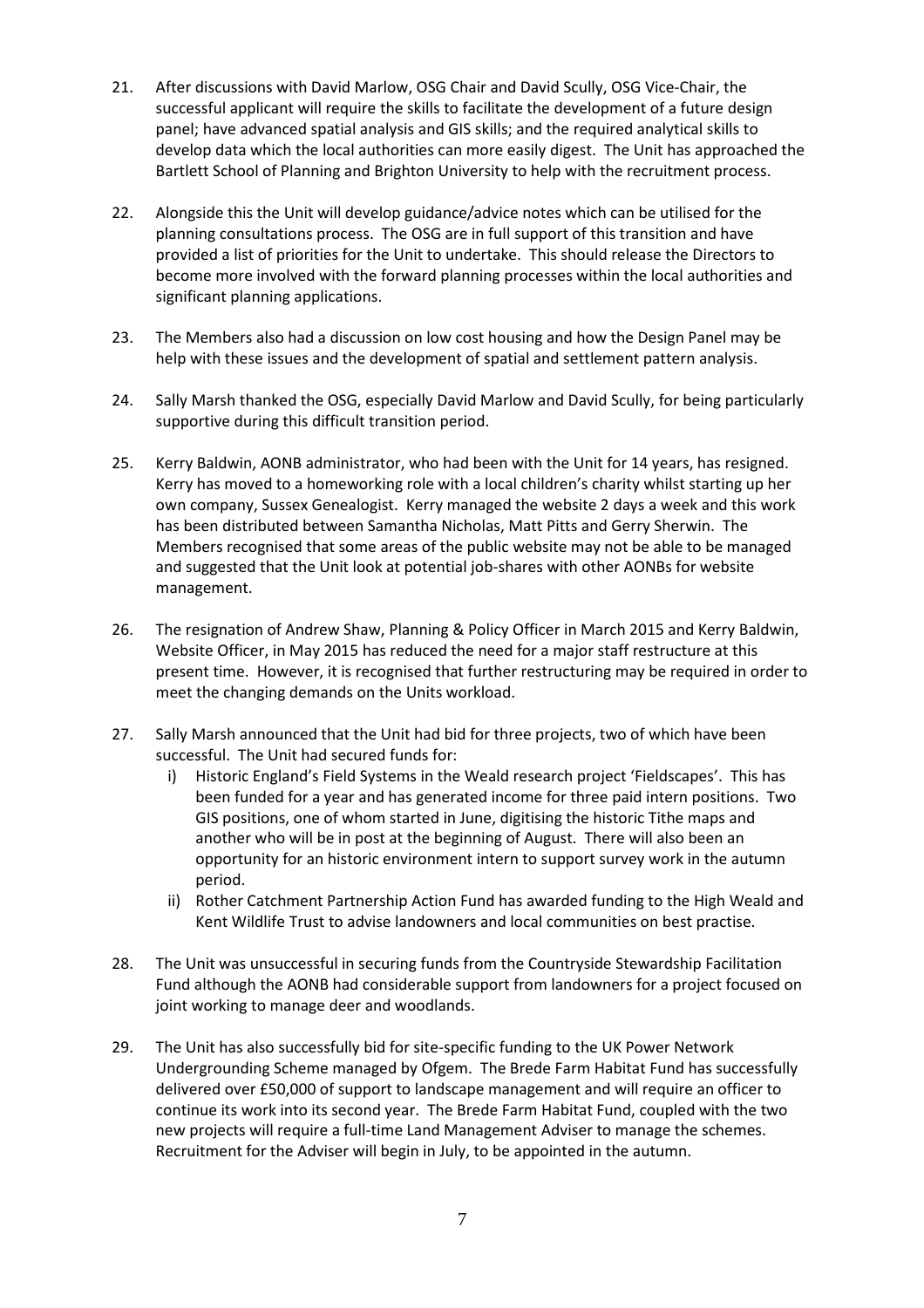- 30. Charles Winchester, Research Officer, has returned back from unpaid leave in Australia, where he was carrying out soil carbon research. Charles will now be focusing his time on research for planning policies, management plan evidence and Fieldscapes.
- 31. It was also confirmed that Matthew Pitts, formerly Living Woods Advisor, would be remaining with the Unit on an extended contract supporting events, project work, and IT development.
- 32. General support was given by the Members for discussing forward strategy for staffing and recruitment including support for reviewing existing posts outside of restructuring process to reflect increased responsibilities.

# SLA update

33. The Members were informed that this process had progressed smoothly with all Service Level Agreements returned except for Horsham District Council which is in the process of completion.

# Community Landscape Fund

- 34. The Community Landscape Fund (CLF), formerly Sustainable Development Fund, has been running since its inception in 2005. Since then over 165 projects have been funded by the High Weald AONB Partnership. Projects totalling £1.2 million have had grants awarded up to £386,506. However, the cost of administrating the budget is greater than the grants that can be awarded coupled with the Unit's reduced staffing level has led to the decision that the Fund will not be run as a full programme in 2015. The Members thanked Sally Marsh and Samantha Nicholas for managing the Fund and agreed that this has been a very successful programme, achieving great impact on the High Weald with only a small amount of funding.
- 35. The Members agreed that CLF should be suspended rather than closed as there is potential to receive grants from other funding sources which could be combined and used for community projects.

# Risk Management

36. The risk management areas were covered in future budget and staffing update. There has been no change to the remaining risk management areas.

# JAC Election Process and Agenda

- 37. The Members discussed the election process for Chairman, Vice-Chairman and the Management Board Members which is to take place at the next JAC in November.
- 38. Samantha Nicholas explained that Cllr Brian Kentfield has been in position as Chairman for the maximum period allowed by November. The Unit thanked Cllr Brian Kentfield for his continuing support within this position. Jill Davison currently Vice-Chairman has retired as a councillor but has been asked to stand as a non-elected Member for Sevenoaks Borough Council on the High Weald Joint Advisory Committee. The Members agreed that a nonelective Management Board Member could stand for Chairman as the officers would have a casting vote if required. It was also agreed that a letter should be sent from the Chairman to all the JAC Members urging them to consider joining the Management Board as additional members would be welcome .
- 39. The Members discussed the agenda for the next JAC there was a general consensus that it would be good to have it in a different location and merge its agenda with the Units on-going